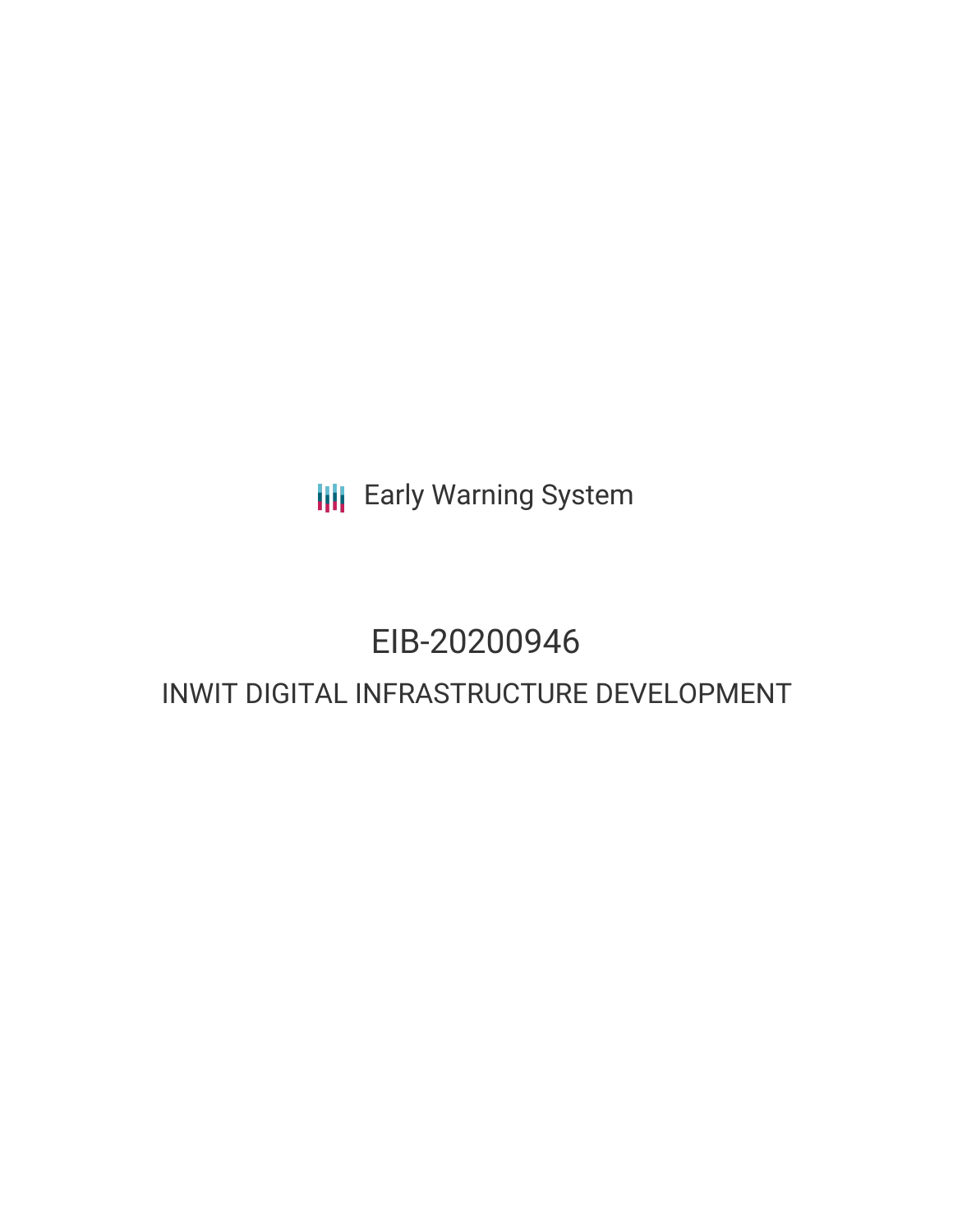

## **Quick Facts**

| <b>Countries</b>               | Italy                                |  |  |  |
|--------------------------------|--------------------------------------|--|--|--|
| <b>Financial Institutions</b>  | European Investment Bank (EIB)       |  |  |  |
| <b>Status</b>                  | Approved                             |  |  |  |
| <b>Bank Risk Rating</b>        | U                                    |  |  |  |
| <b>Voting Date</b>             | 2021-08-03                           |  |  |  |
| <b>Borrower</b>                | INFRASTRUTTURE WIRELESS ITALIANE SPA |  |  |  |
| <b>Sectors</b>                 | Communications                       |  |  |  |
| <b>Investment Type(s)</b>      | Loan                                 |  |  |  |
| <b>Investment Amount (USD)</b> | \$263.59 million                     |  |  |  |
| <b>Project Cost (USD)</b>      | \$552.49 million                     |  |  |  |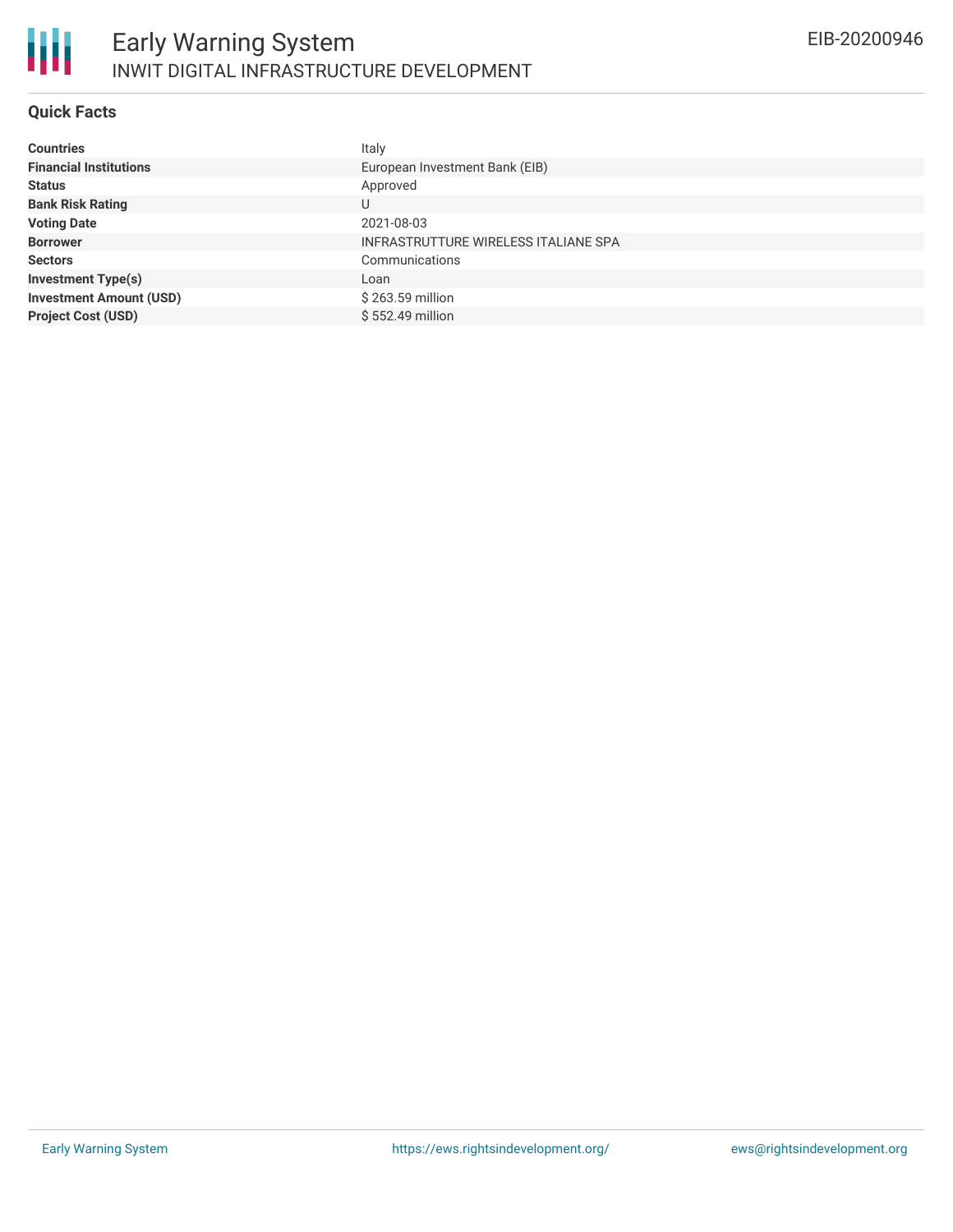

# **Project Description**

According to the bank website, the project relates to the modernisation and expansion of one of the biggest mobile tower networks in Italy owned by a recently created tower company, the Promoter. The network is composed of steel towers and rooftop sites and it hosts the radio and transmission equipment of several mobile network operators (MNOs) as well as Fixed Wireless Access operators. While the network expansion through new sites will enable a wider coverage particularly for 5G services, the installation of specialised active equipment will increase the indoor mobile network's coverage in challenging locations such as department stores, historic towns, public places as well as in high streets. The tower network will also host increasingly Fixed Wireless Access equipment to enable the fixed-line broadband coverage in less densely populated areas.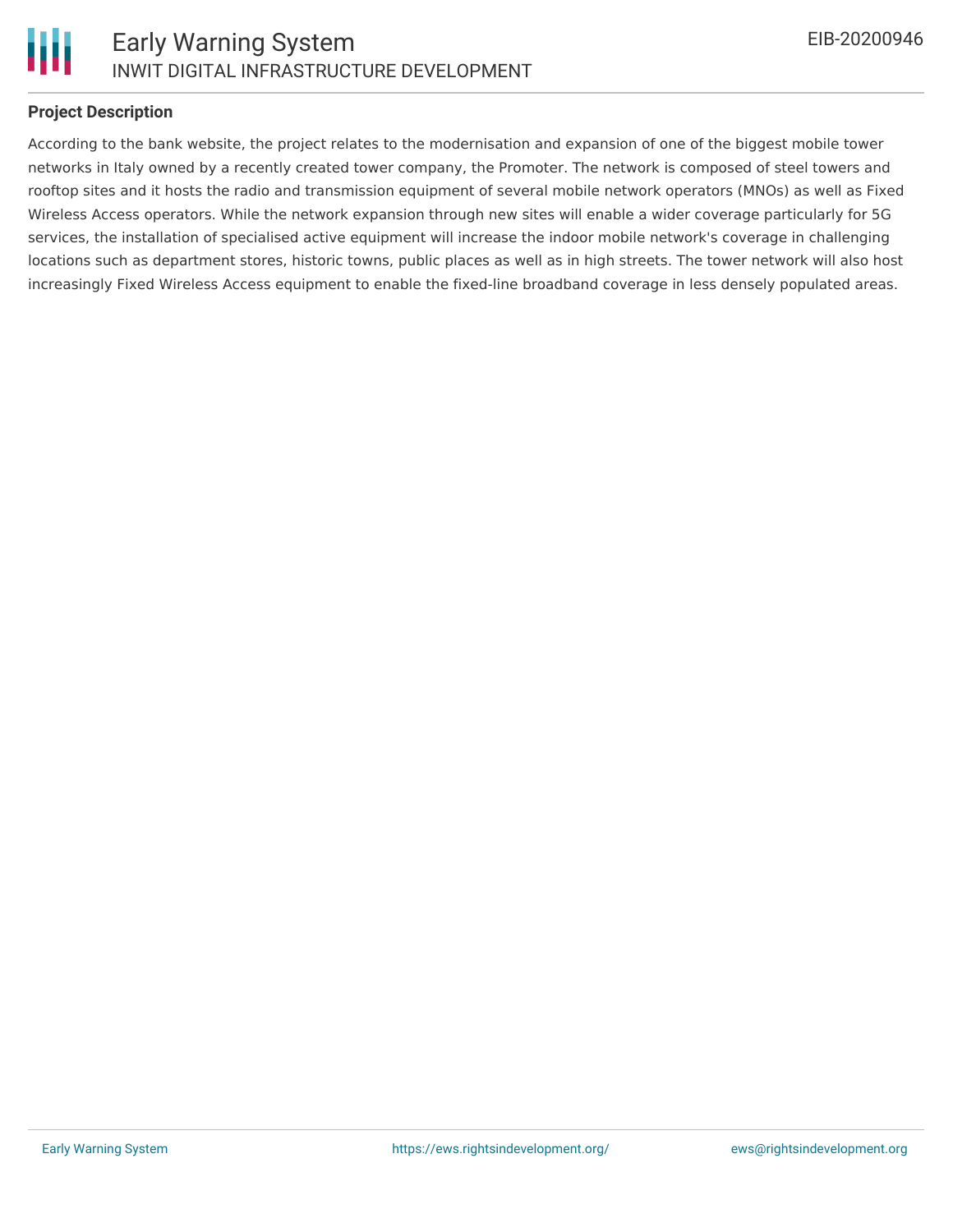

# **Investment Description**

European Investment Bank (EIB)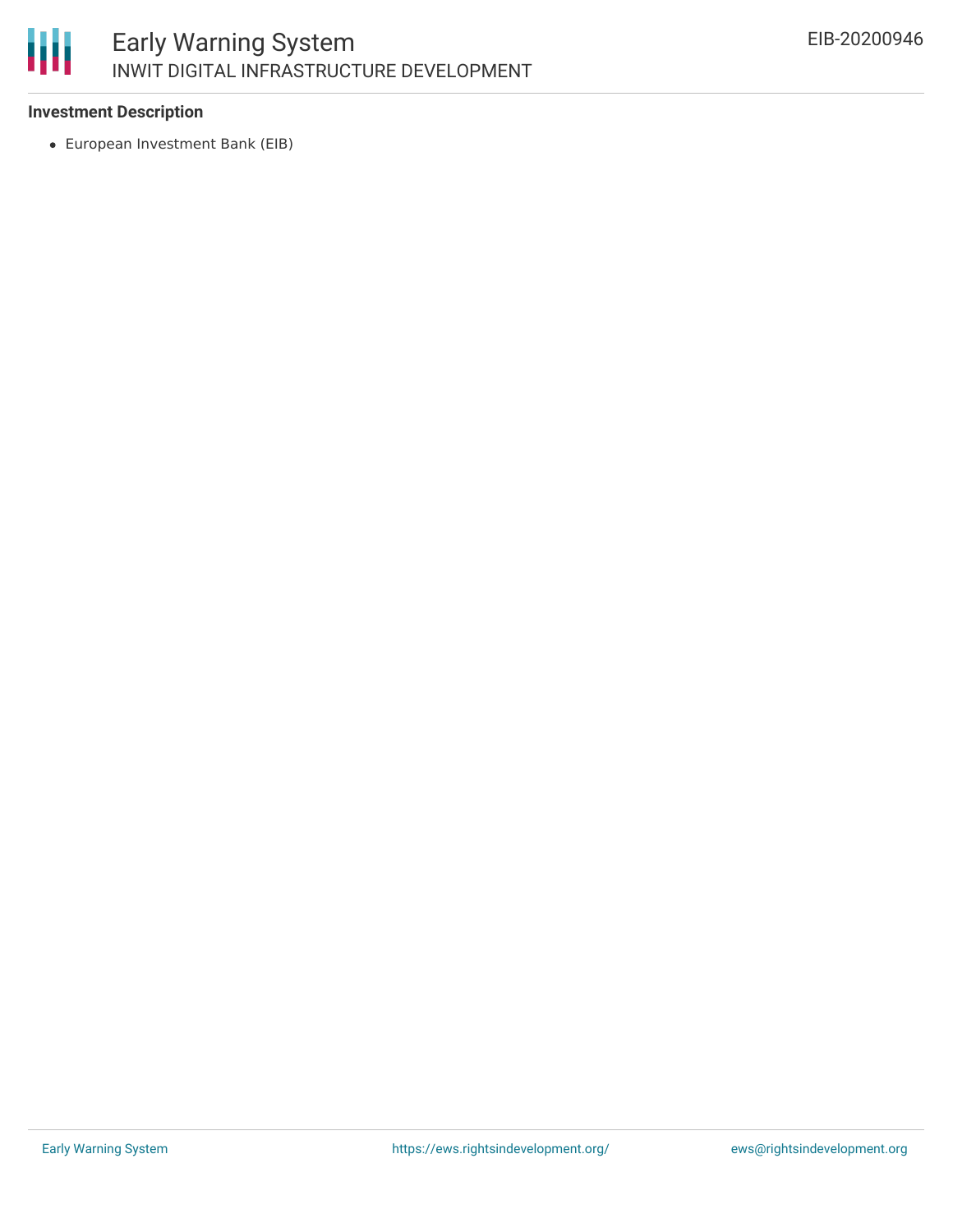# 冊

# Early Warning System INWIT DIGITAL INFRASTRUCTURE DEVELOPMENT

| <b>Private Actor 1</b> | <b>Private Actor</b><br>' Role | <b>Private Actor</b><br>  Sector | <b>Relation</b>          | <b>Private Actor 2</b>               | <b>Private Actor</b><br>2 Role | <b>Private Actor</b><br>2 Sector |
|------------------------|--------------------------------|----------------------------------|--------------------------|--------------------------------------|--------------------------------|----------------------------------|
|                        |                                | $\overline{\phantom{0}}$         | $\overline{\phantom{0}}$ | INFRASTRUTTURE WIRELESS ITALIANE SPA | $C$ lient                      | $\overline{\phantom{a}}$         |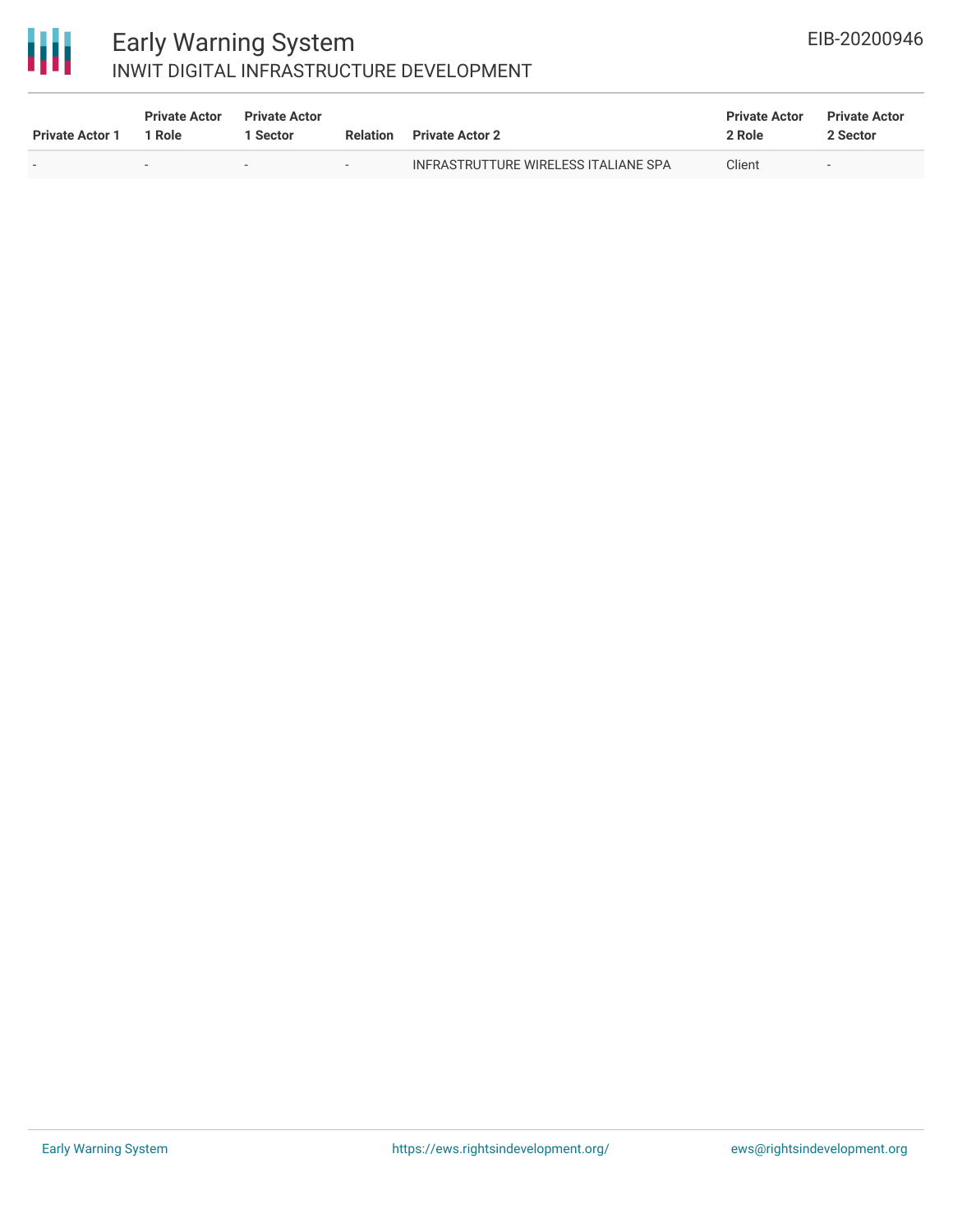# **Contact Information**

### ACCESS TO INFORMATION

You can submit an information request for project information at: https://www.eib.org/en/infocentre/registers/requestform/request-form-default.htm

### ACCOUNTABILITY MECHANISM OF EIB

The EIB Complaints Mechanism is designed to facilitate and handle complaints against the EIB by individuals, organizations or corporations affected by EIB activities. When exercising the right to lodge a complaint against the EIB, any member of the public has access to a two-tier procedure, one internal - the Complaints Mechanism Office - and one external - the European Ombudsman. A complaint can be lodged via a written communication addressed to the Secretary General of the EIB, via email to the dedicated email address: complaints@eib.org, by completing the online complaint form available at the following address: http://www.eib.org/complaints/form via fax or delivered directly to the EIB Complaints Mechanism Division, any EIB local representation office or any EIB staff. For further details, check:

http://www.eib.org/attachments/strategies/complaints\_mechanism\_policy\_en.pdf

When dissatisfied with a complaint to the EIB Complaints Mechanism, citizens can then turn towards the European Ombudsman. A memorandum of Understanding has been signed between the EIB and the European Ombudsman establishes that citizens (even outside of the EU if the Ombudsman finds their complaint justified) can turn towards the Ombudsman on issues related to 'maladministration' by the EIB. Note that before going to the Ombudsman, an attempt must be made to resolve the case by contacting the EIB. In addition, the complaint must be made within two years of the date when the facts on which your complaint is based became known to you. You can write to the Ombudsman in any of the languages of the European Union. Additional details, including filing requirements and complaint forms, are available at: http://www.ombudsman.europa.eu/atyourservice/interactiveguide.faces